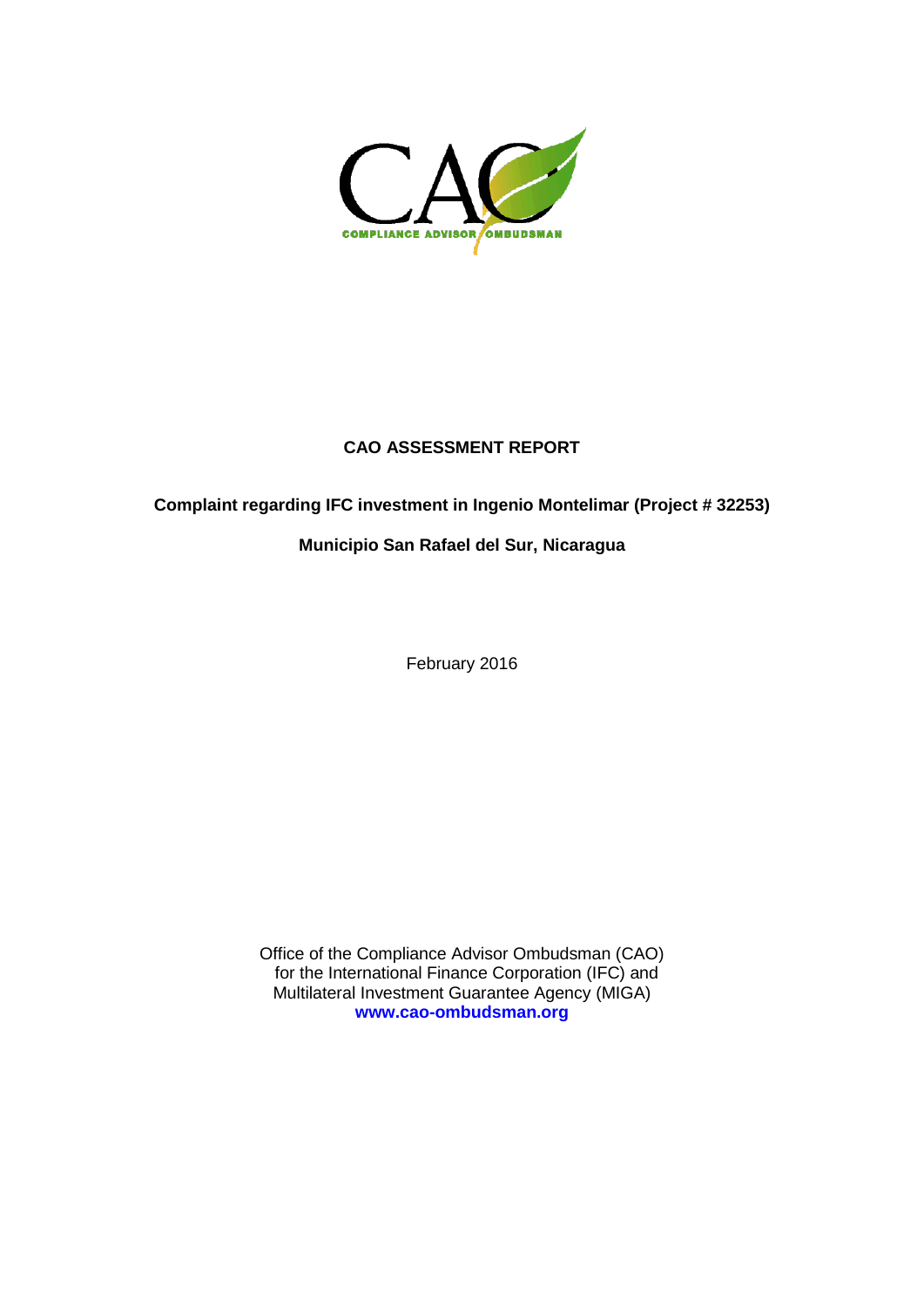#### **About the Compliance Advisor Ombudsman**

The Office of the Compliance Advisor Ombudsman (CAO) is the independent accountability mechanism for the International Finance Corporation (IFC) and the Multilateral Investment Guarantee Agency (MIGA), the private sector arms of the World Bank Group. CAO reports directly to the President of the World Bank Group, and its mandate is to assist in addressing complaints from people affected by IFC/MIGA supported projects in a manner that is fair, objective, and constructive, and to enhance the social and environmental outcomes of those projects.

For more information, see [www.cao-ombudsman.org](http://www.cao-ombudsman.org/)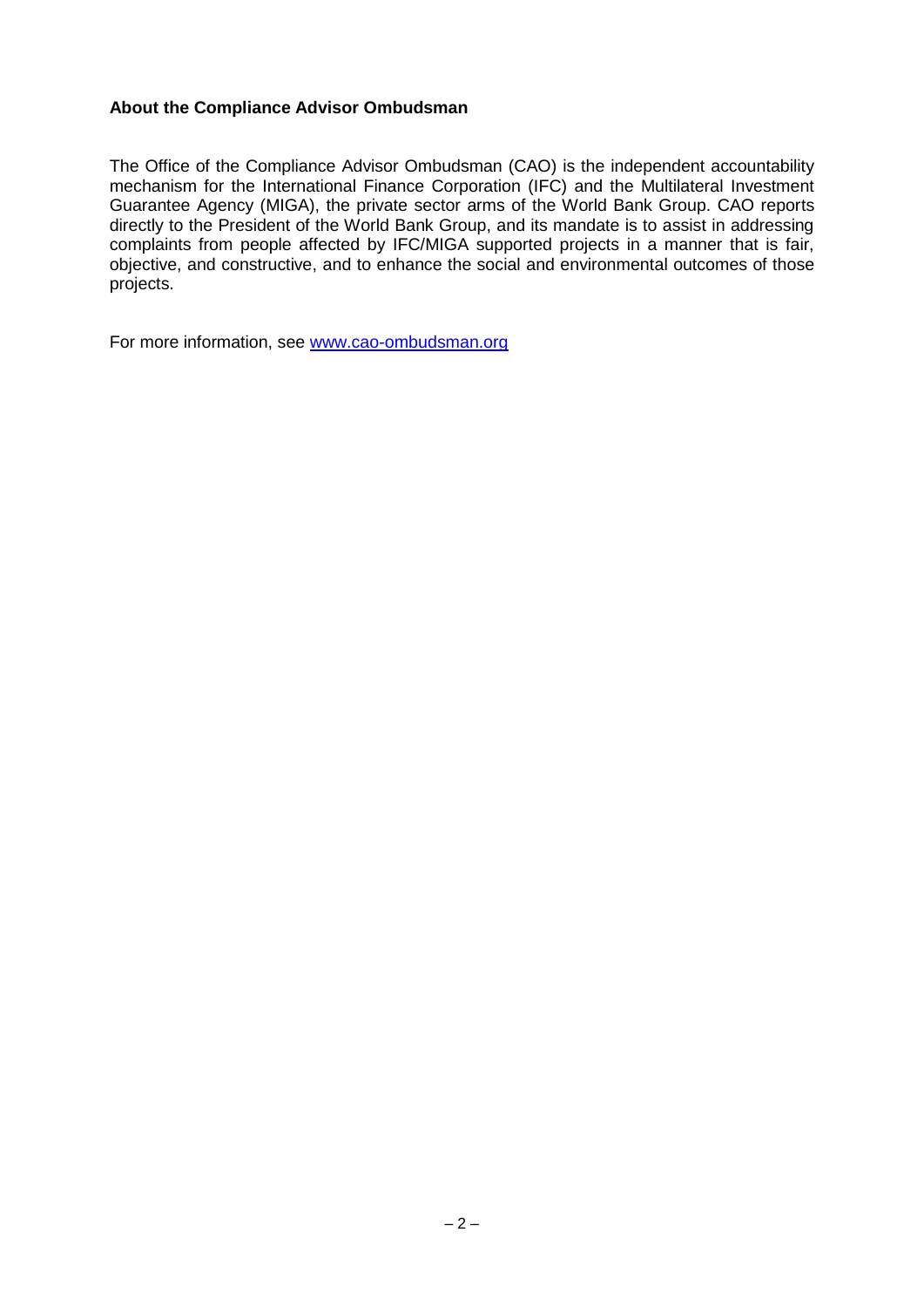# <span id="page-2-0"></span>**TABLE OF CONTENTS**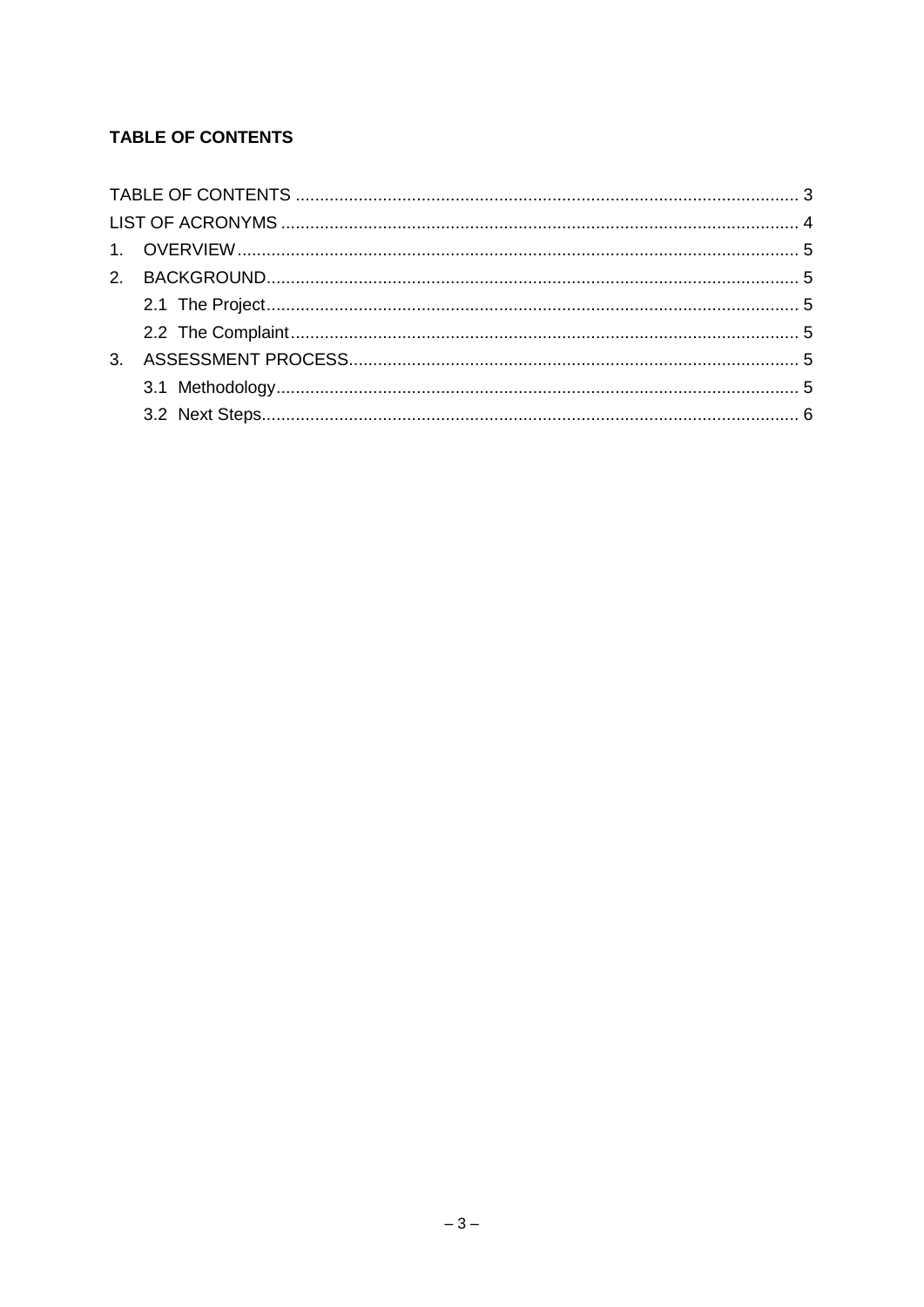## <span id="page-3-0"></span>**LIST OF ACRONYMS**

| AMBeD          | Asociación Montelimar Bendición de Dios           |
|----------------|---------------------------------------------------|
| <b>IFC</b>     | International Finance Corporation                 |
| <b>MIGA</b>    | Multilateral Investment Guarantee Agency          |
| <b>MINSA</b>   | Nicaraguan Ministry of Public Health              |
| <b>NAVINIC</b> | Consorcio Naviero Nicaragüense                    |
| <b>SOMO</b>    | Centre for Research on Multinational Corporations |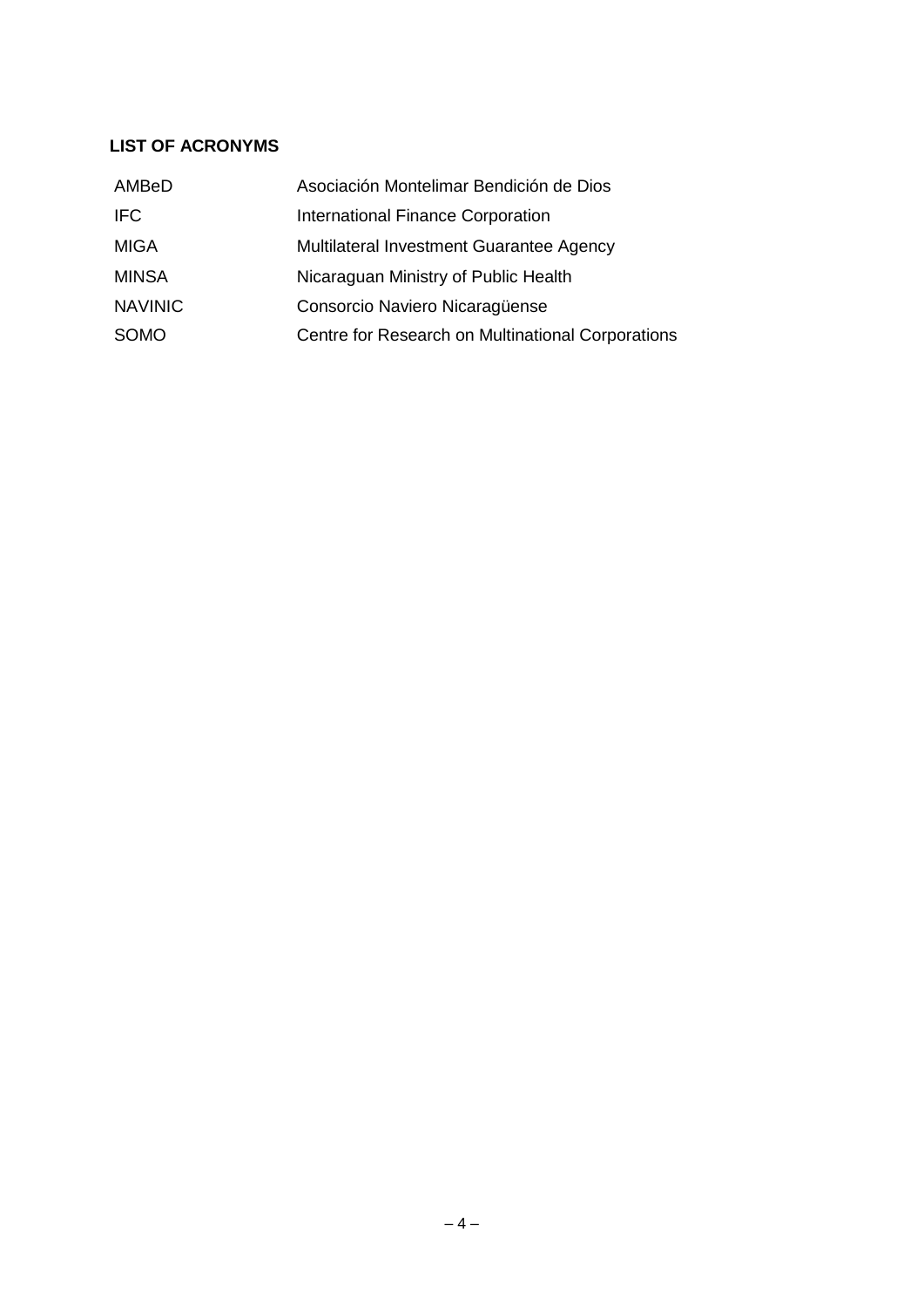## <span id="page-4-0"></span>**1. OVERVIEW**

In October 2015, CAO received a complaint from a local organization representing members of communities residing in close proximity to the Ingenio Montelimar ("Montelimar Sugar Mill" or "the mill") in the Municipality of San Rafael del Sur, Nicaragua. The mill is operated by Corporación Montelimar, which has a project supported by IFC ("the project"). The complaint raises a number of issues concerning the project, including health, environmental, and social impacts, and IFC's compliance with its performance standards. The company and complainants have expressed during CAO's assessment of the complaint the desire to hold a meeting to exchange information about the issues raised in the complaint and decide whether and how they should continue this initial engagement towards a productive dialogue under CAO's auspices. This report provides an overview of the assessment process, including a description of the project, the complaint, the assessment methodology, and next steps.

### <span id="page-4-1"></span>**2. BACKGROUND**

### <span id="page-4-2"></span>**2.1 The Project**

According to IFC, Corporación Montelimar ("company"), formerly known as *Consorcio Naviero Nicaraguense* (Navinic), owns the Montelimar Sugar Mill, which is the smallest of only four sugar mills in Nicaragua, with a milling capacity of 2,300 tons of sugar cane per day. According to IFC, the project involves an increase in the company's annual sugar production including the acquisition of 1,628 hectares (ha) of land to increase planted areas, investment in irrigation and other infrastructure in the field, increasing milling capacity, acquiring additional harvesting and transportation equipment, and funding incremental working capital needs. The project currently is on IFC's supervision. The total project cost is US\$38 million, and IFC has provided a \$15 million A Loan for IFC's own account.

### <span id="page-4-3"></span>**2.2 The Complaint**

The complaint was submitted by the *Asociación Montelimar Bendición de Dios* (AMBeD) with support from an international NGO, the Centre for Research on Multilateral Corporations (SOMO), located in the Netherlands. AMBeD is comprised of 700 members from communities living in proximity to and neighbouring the company's sugar cane fields; among them workers, former workers, and family members of those that have died due to Chronic Kidney Disease. The complaint raises concerns regarding a range of health, environmental and social issues- including the impact of Chronic Kidney Disease on workers and former workers, water availability and quality, and resettlement and land titling, among others- and IFC due diligence. AMBeD has requested the intervention of both CAO's Dispute Resolution and Compliance functions. AMBeD is represented by its Board, and the organization has requested that all the other members' names be kept confidential at this time for the purpose of this complaint.

### <span id="page-4-4"></span>**3. ASSESSMENT PROCESS**

### **3.1 Methodology**

The purpose of a CAO assessment is to clarify the issues and concerns raised by the complainants, to gather information on how the company and other stakeholders see the situation, and to determine how the parties would like to address the complaint issues with CAO's assistance.

The CAO complaint handling process ensures that the information gathered is not used to make any judgments about the merits of the complaint. (See Annex A for a complete description of the CAO complaint handling process.)

In this case, CAO's assessment of the complaint consisted of: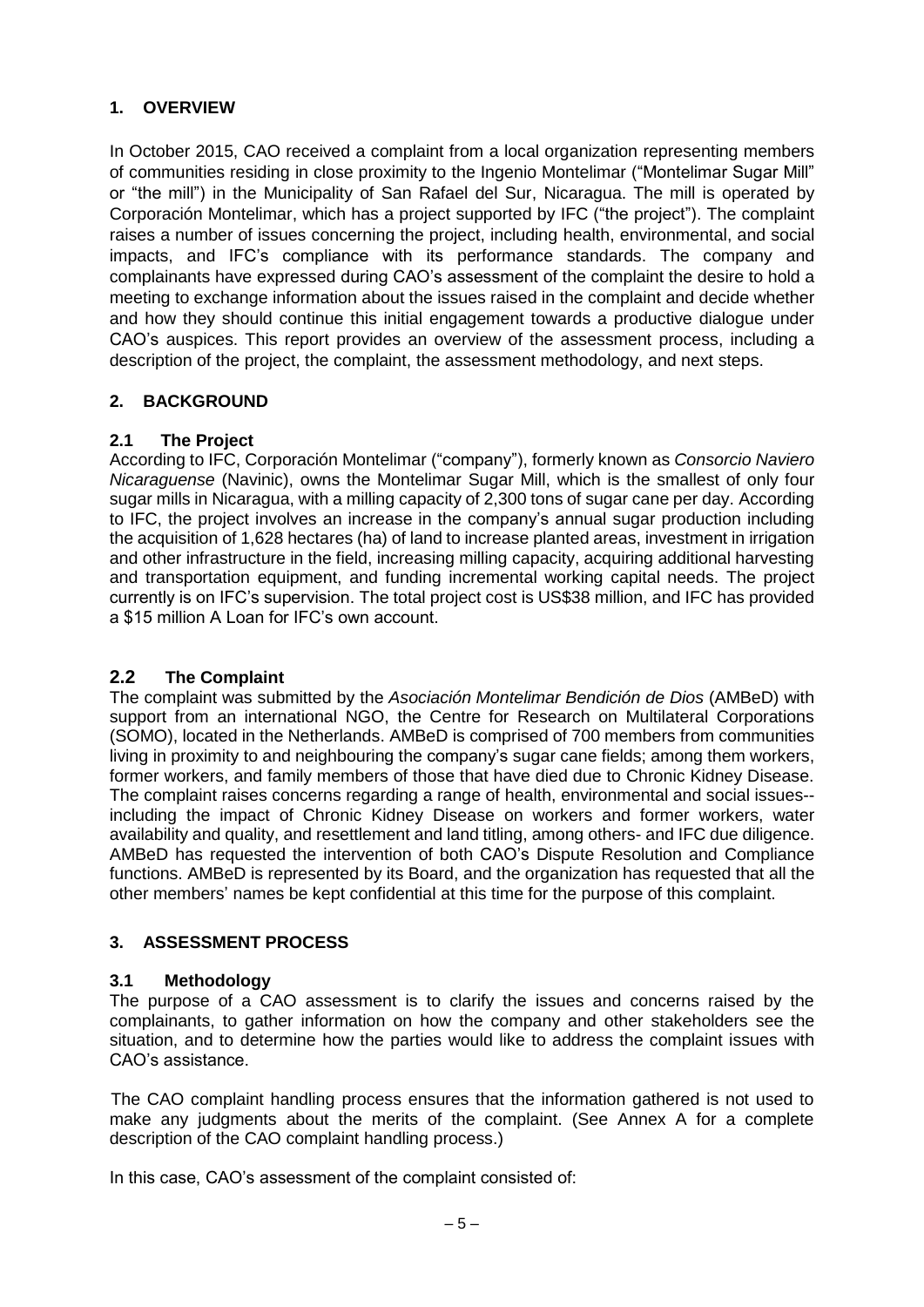- a review of IFC project documentation, as well as documentation presented by the company and the complainants;
- meetings with the Assembly and Board of Directors of AMBeD;
- calls with the SOMO;
- meetings with senior management and staff of the company;
- meetings with the IFC project team; and
- site visits to community members' homes and fields, as requested by AMBeD.

#### **3.2 Next Steps**

As a result of a series of meetings and discussions with the parties, CAO found that while the parties hold divergent views about the issues raised in the complaint, both of them have expressed the desire to hold a meeting to exchange information about the issues raised in the complaint and decide whether and how they should continue this initial engagement towards a productive dialogue under CAO's auspices. This meeting has been scheduled for the first week of February 2016 and will be held by staff from CAO's Dispute Resolution function.

In this initial meeting, parties will exchange information on topics such as the impacts and prevention of Chronic Kidney Disease; environmental impacts of the company's operations and mitigation measures; land titling and resettlement processes; grievance redress mechanisms, and community engagement.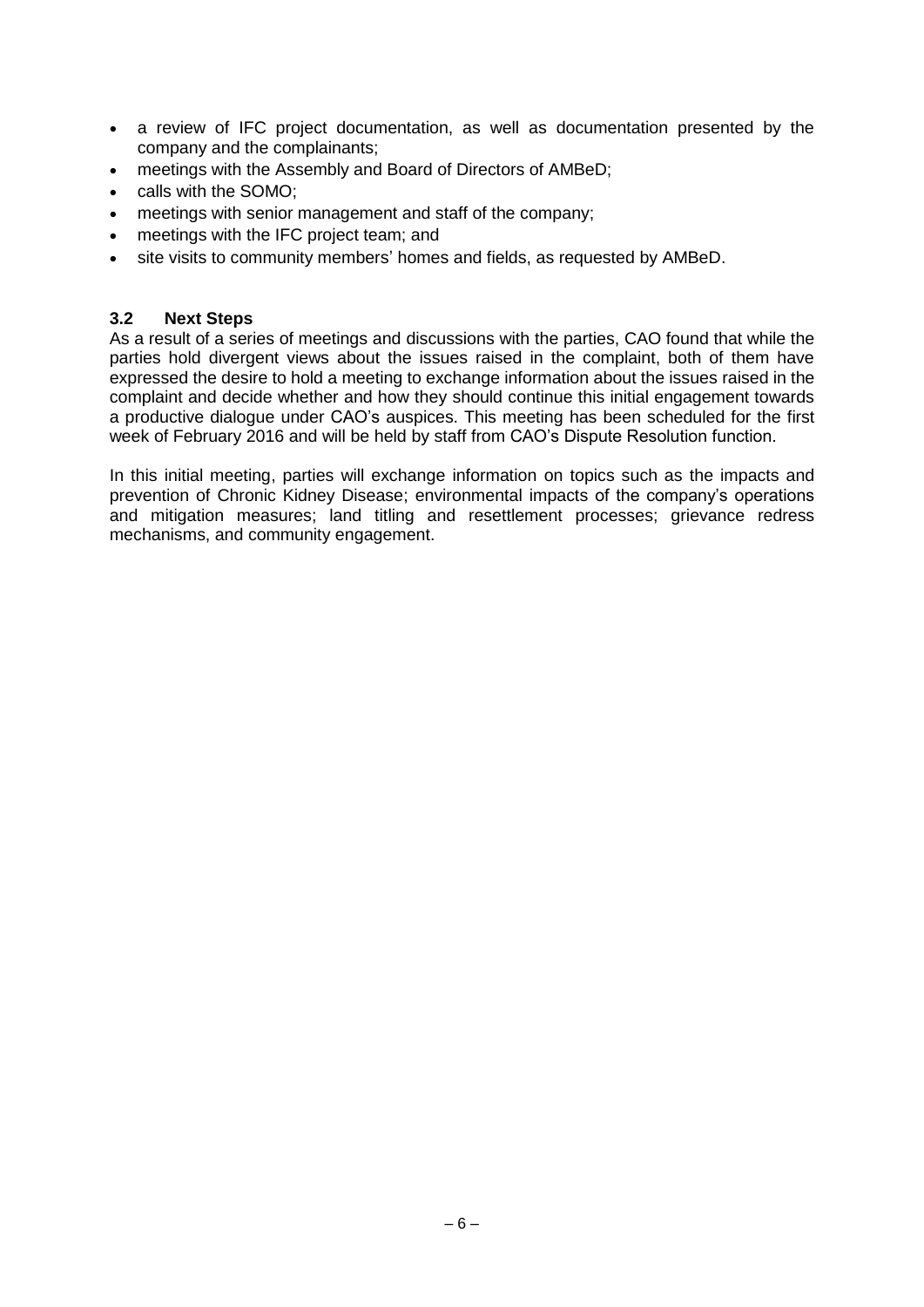#### **Annex A. CAO Complaint Handling Process**

The Office of the Compliance Advisor Ombudsman (CAO) is the independent accountability mechanism for the International Finance Corporation (IFC) and the Multilateral Investment Guarantee Agency (MIGA) of the World Bank Group. CAO reports directly to the President of the World Bank Group, and its mandate is to assist in addressing complaints from people affected by IFC/MIGA supported projects in a manner that is fair, objective, and constructive and to enhance the social and environmental outcomes of those projects.

The initial assessment is conducted by CAO's Dispute Resolution function. The purpose of CAO's assessment is to: (1) clarify the issues and concerns raised by the complainant(s); (2) gather information on how other stakeholders see the situation; and (3) help stakeholders understand the recourse options available to them and determine whether they would like to pursue a collaborative solution through CAO's Dispute Resolution function, or whether the case should be reviewed by CAO's Compliance function.

This document is a preliminary record of the views heard by the CAO team, and explanations of next steps depending on whether the parties choose to pursue a CAO Dispute Resolution process or prefer a CAO Compliance process. *This report does not make any judgment on the merits of the complaint.*

As per CAO's Operational Guidelines,<sup>1</sup> the following steps are typically followed in response to a complaint that is received:

Step 1: **Acknowledgement** of receipt of the complaint

 $\overline{a}$ 

- Step 2: **Eligibility:** Determination of the complaint's eligibility for assessment under the mandate of the CAO (no more than 15 working days)
- Step 3: **CAO assessment:** Assessment of the issues and provide support to stakeholders in understanding and determining whether they would like to pursue a consensual solution through a collaborative process convened by CAO's Dispute Resolution function, or whether the case should be handled by CAO's Compliance function to review IFC's/MIGA's environmental and social due diligence. The assessment time can take up to a maximum of 120 working days.
- Step 4: **Facilitating settlement**: If the parties choose to pursue a collaborative process, CAO's dispute resolution function is initiated. The dispute resolution process is typically based or initiated by a Memorandum of Understanding and/or a mutually agreed upon ground rules between the parties. It may involve facilitation/mediation, joint fact-finding, or other agreed resolution approaches leading to a settlement agreement or other mutually agreed and appropriate goal. The major objective of these types of problem-solving approaches will be to address the issues raised in the complaint, and any other significant issues relevant to the complaint that were identified during the assessment or the dispute resolution process, in a way that is acceptable to the parties affected<sup>2</sup>.

<sup>1</sup> For more details on the role and work of CAO, please refer to the full Operational Guidelines: [http://www.cao](http://www.cao-ombudsman.org/documents/CAOOperationalGuidelines_2013.pdf)[ombudsman.org/documents/CAOOperationalGuidelines\\_2013.pdf](http://www.cao-ombudsman.org/documents/CAOOperationalGuidelines_2013.pdf)

 $\frac{2}{3}$  Where stakeholders are unable to resolve the issues through a collaborative process within an agreed time frame, CAO Dispute Resolution will first seek to assist the stakeholders in breaking through impasse(s). If this is not possible, the Dispute Resolution team will inform the stakeholders, including IFC/MIGA staff, the President and Board of the World Bank Group, and the public, that CAO Dispute Resolution has closed the complaint and transferred it to CAO Compliance for appraisal.